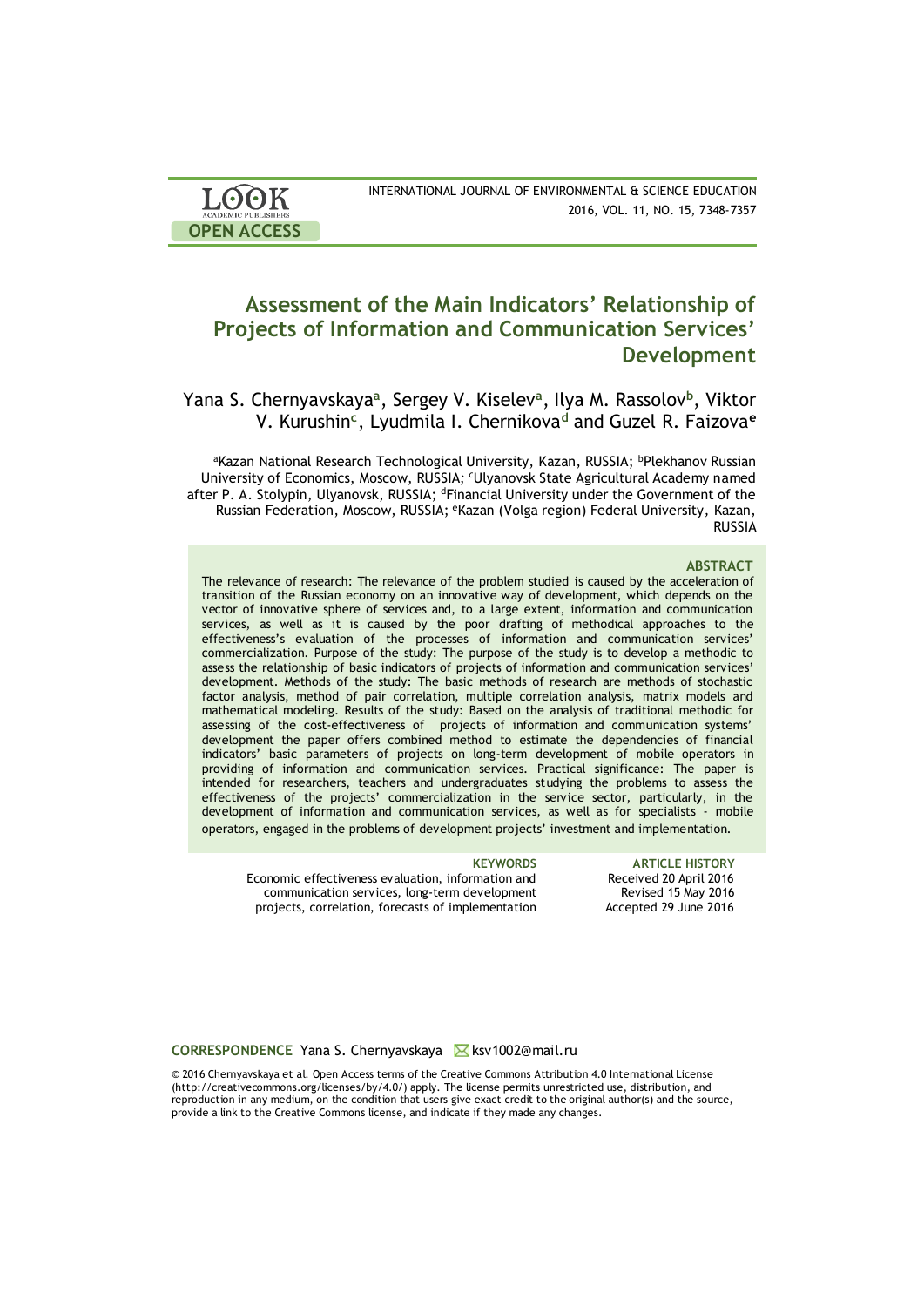#### 60 INTERNATIONAL JOURNAL OF ENVIRONMENTAL & SCIENCE EDUCATION 7349

### **Introduction**

The democratization process of the national economy becomes the impetus to activate de-monopolization of the communications' sphere and to form the market of information and communication services (Vasil'ev & Kuzovkova, 2005; Vasil'ev & Salyutina, 2005). Innovative projects on the market of information and communication services because of their relatively high capital intensity are available only to large companies, capable of providing the necessary volume of investment flows at all stages of the innovation project's implementation (Vasil'ev, 2006).

Increasing in the result of it the requirements for the quality of information and communication services, while maintaining a competitive price (Razumnikov 2013) leads to the urgent need to intensify innovative development, to implement perspective and long-term innovation projects (Rebrikova 2012).

In this regard, the problems of substantiation of economic feasibility (Vorontsov, 2008), adequate and qualitative assessment of the effectiveness of innovative projects' commercialization stage (Mandel, 2008) in the market of information and communication services on the basis of mathematical modeling techniques (Kudryavtsev, 2004) are of particular importance both for the companies and consumers of these services (Kalachanov, 2006), which manifests itself in maintaining a competitive level of accessibility of these services for the population, the shortest payback periods of innovative project and ensuring of the necessary level of earnings to shareholders on investments (Skripkin, 2002).

## **Methodological Framework**

## *Research Objectives*

Objectives of the study are to justify methodically the assessment of the main indicators' relationship of projects on information and communication services' development of the fourth generation, including:

 data extensive statistical analysis to build an economical - mathematical model to evaluate the main indicators' relationship of projects on information and communication services' development;

 formation of the coefficient matrix of pair correlations of economic indicators of innovative projects' implementation;

 $f$  formation of the cluster analysis dendrogram of coefficient matrix of pair correlations of the main financial parameters of the project;

 based on the construction of the economic and mathematical model of main parameters' dependencies of the projects to provide information and communication services to prove the effect of latent factors' influence on parameters of innovation projects on information and communication services' development, which would allow to identify the closest correlations between the project's parameters and predict its successful implementation.

#### **Results**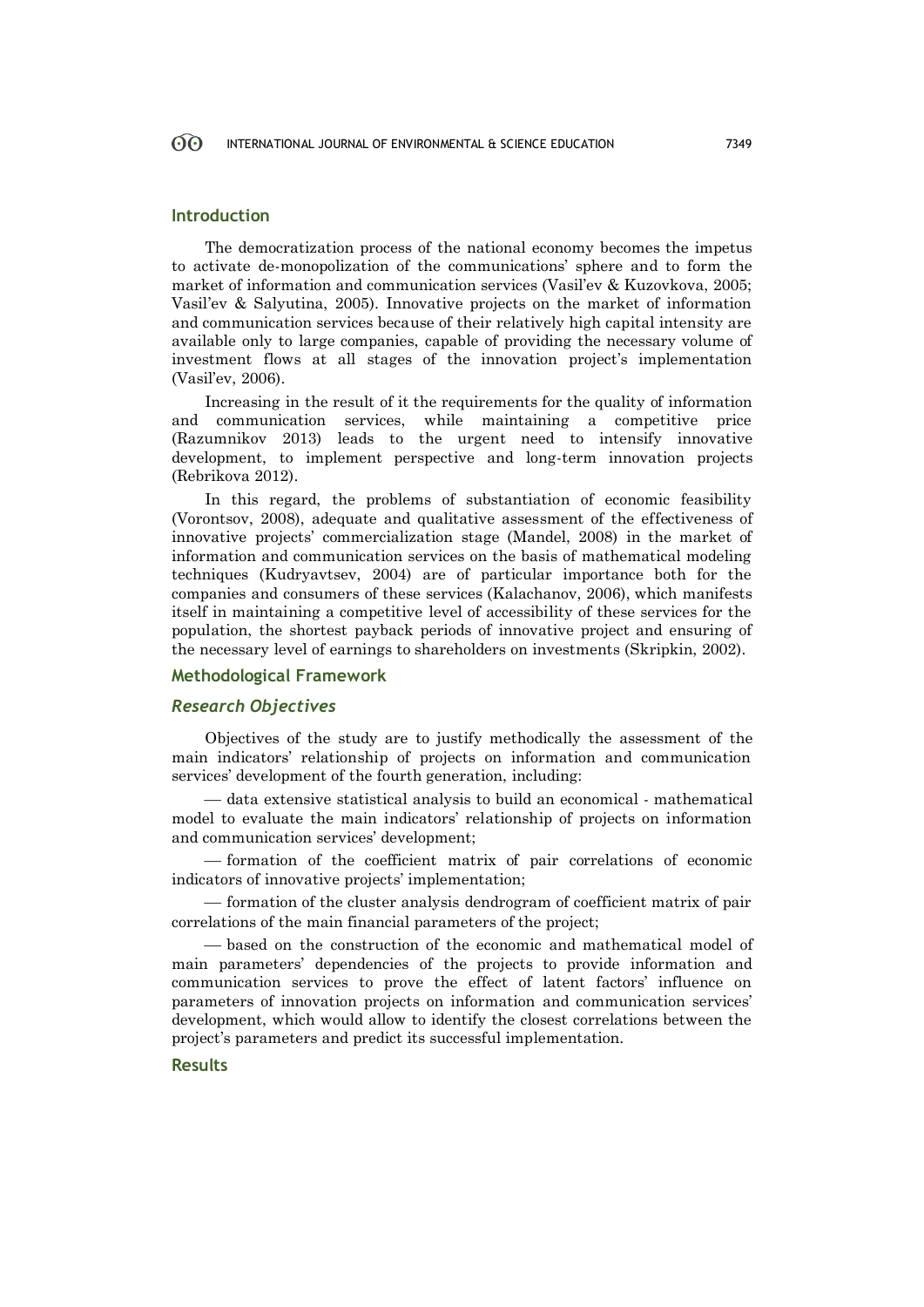## *Based on extensive statistical analysis the coefficient matrix of pair correlations of typical financial parameters of innovative projects in the field of information and communication services is formed*

The results of calculations shown in the matrix of pairwise correlations reveal closeness of the relationship between the following parameters of the project:

 $\theta$  the value of the net profit (loss) of the project has a close positive correlation with the value of the proceeds (0.98), with the value of the gross profit (loss) (0.99) with the value of the operating profit (loss) (0.99), with the free cash flow (0.91), with discounted cash flow (0.90);

 the value of the net profit (loss) of the project has a close negative correlation with other taxes (- 0.91), operating expenses (- 0.91), with depreciation (- 0.90), with the value of the income tax rate (- 0.93).

The remaining coefficients of pair correlations have little or no value for the project's implementation. It would seem that the picture is clear. However, further studies have shown that it is not so.

## *Formed dendrogram of cluster analysis of pair correlations' coefficient matrix of the project's main financial parameters*

Analysis of mass service's projects, one of which is the project of long-term development of the mobile operator to provide information and communication services (Vasil'ev & Kuzovkova, 2005) shows that the number of objects analyzed can reach many tens and hundreds, and the number of features can also be tens. Obviously, direct (visual) analysis of the data matrix with a large number of objects and features is practically ineffective since we can only identify the individual characteristics of the studied structure and extract illustrative specific examples (Razumnikov 2013). In this connection, there are objectives to integrate, concentrate the original data or to construct generalized characteristics of a plurality of attributes and a set of objects. These tasks' solution can be carried out with the help of modern methods of multivariate statistical analysis (Skripkin, 2002).

Methods focused on the analysis of the structure of the set of features and on the identification of generalized factors are known as the methods of factor analysis, and methods of the structure analysis of a set of objects form a set of methods of multivariate classification. The latter allows to group objects taking into account all the essential structural and typological characteristics and the nature of the distribution of objects in a given system of features. Such classification is performed to accumulate in the same group similar objects, and in such way that the objects of the different groups would be dissimilar by features, and this is the purpose of the cluster analysis (Mandel, 2008).

Thus, a hierarchical cluster analysis method includes the n - 1 similar steps. At the same time, after each step, the number of clusters is reduced by one, and the distance matrix is reduced by one row and one column. At the end of this procedure will be one cluster that combines all n objects. Results of such classifications are often depicted as a dendrogram (hierarchical structure tree) comprising n levels, each of which corresponds to one of the process steps described of clusters sequential enlargement. The dendrogram of the project is presented in Fig. 1.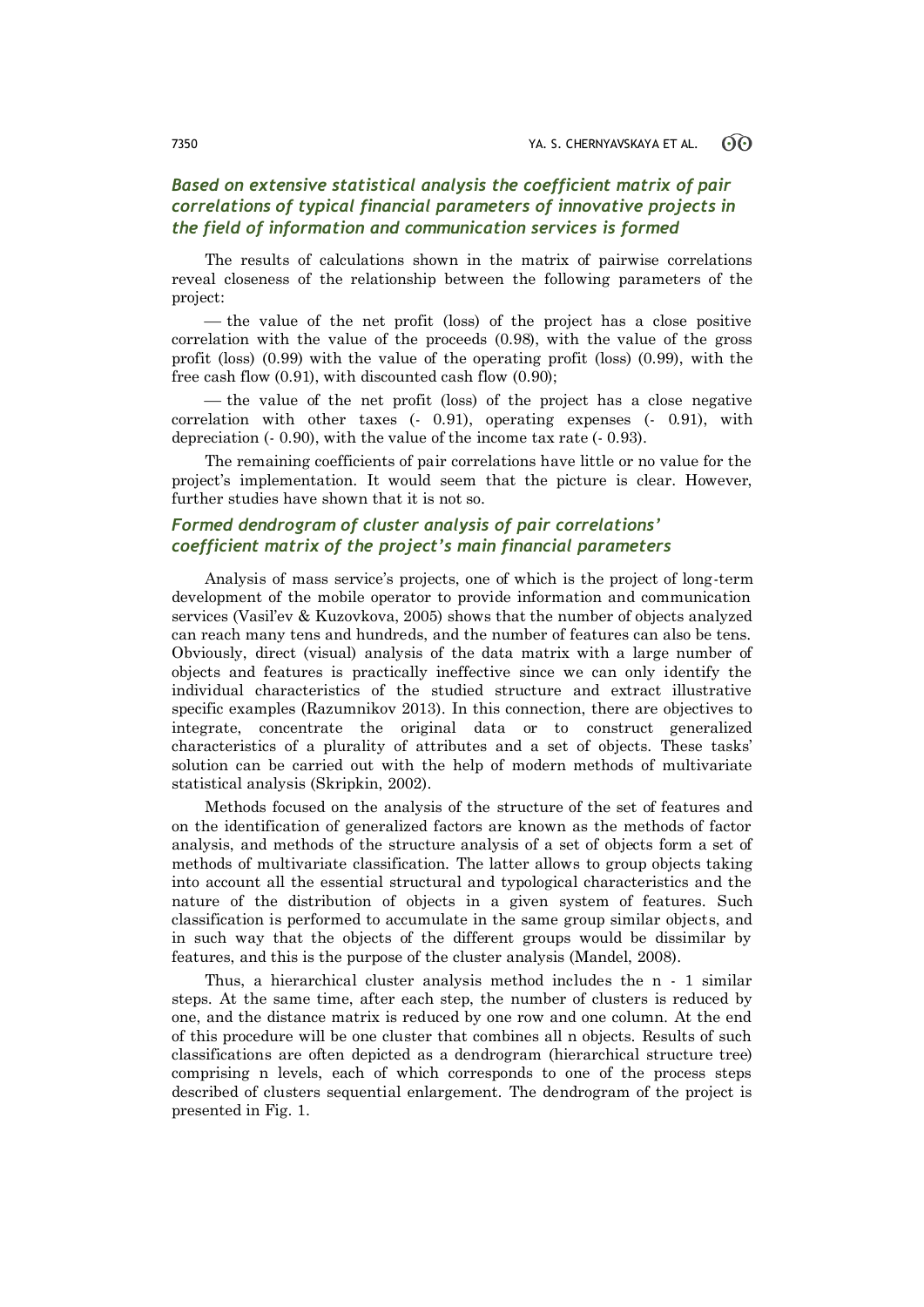



Analyzing the scores obtained on several scales of dendrogram, it can be noted that they are similar with each other and have a high correlation coefficient. In this connection, it can be assumed that there is a latent variable, which can be used to explain the observed similarity of the estimates.

## *Revealed latent variables that significantly affect many parameters of development projects*

Analyzing the interference of the main parameters of the financial indicators of the project, we used the methods of stochastic factor analysis, which is a methodic for the study of factors, whose connection with the performance indicators as opposed to functional one is incomplete, probabilistic (correlation). If during the functional (full) dependence with the argument's change there is always a corresponding change in the function, then during the correlation the argument's change can give some function gain values depending on the combination of other factors that determine this indicator (Kalachanov, 2006).

Therefore, when assessing the relationship of basic indicators of projects of information and communication service's development of the fourthgeneration such methods of stochastic factor analysis were used as a method of pair correlation, multiple correlation analysis, matrix models and mathematical modeling. In addition, we took into account both static and dynamic parameters of the factor analysis, which involve not only the study of the factors' influence on performance indicators for the relevant date, but the method of study of causality in the dynamics (Kudryavtsev, 2004). Furthermore, there was an attempt of factor analysis in retrospect, which studied the causes of growth of productive indicators for previous periods, as well as in the long term, which explores the predictions of factors' and performance indicators' behavior (Rebrikova 2012).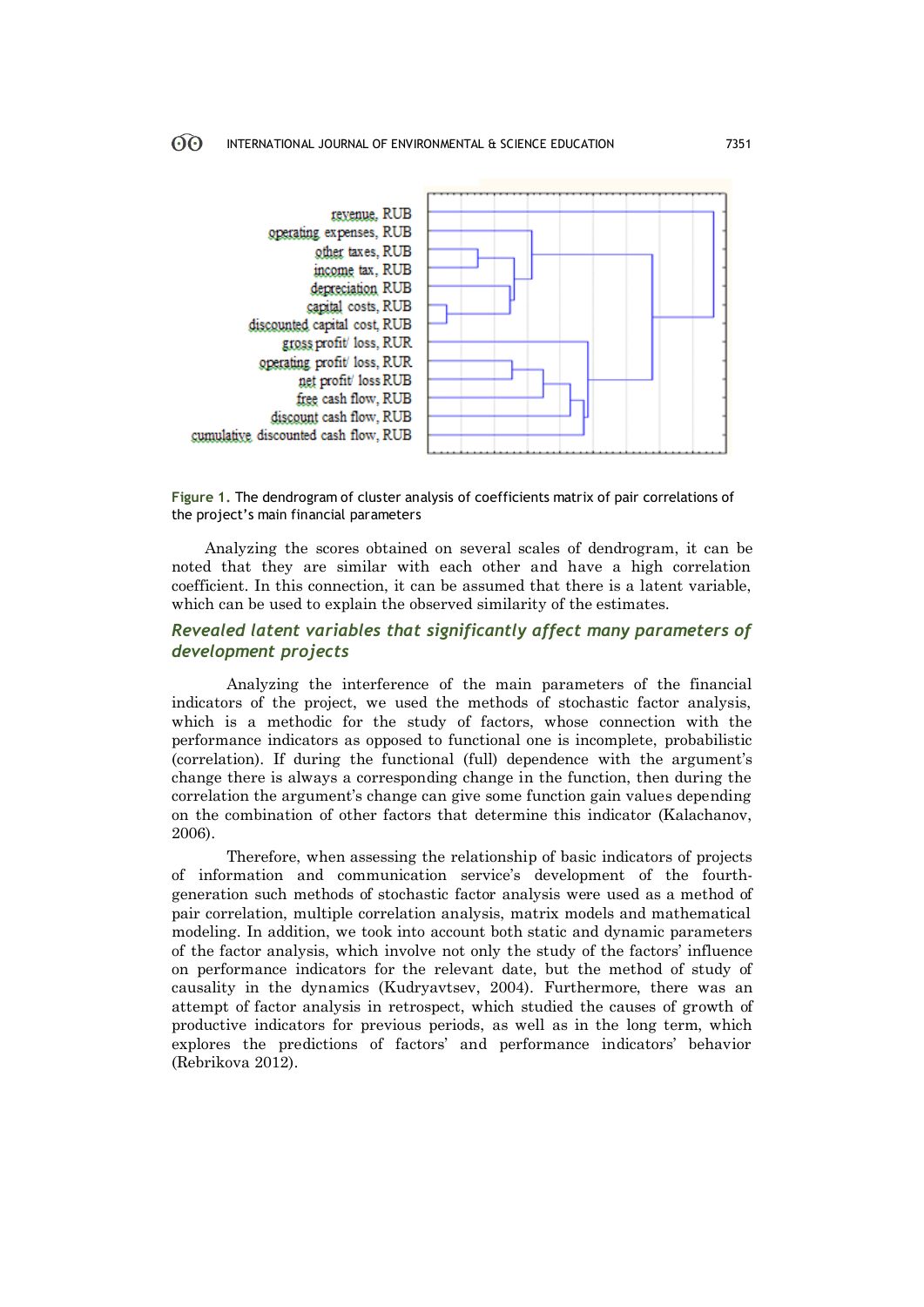| rinancial indicators of the project of information and communication services -development |             |             |  |
|--------------------------------------------------------------------------------------------|-------------|-------------|--|
| Variables                                                                                  | Factor № 1  | Factor Nº 2 |  |
| Revenue, mln. Rubles                                                                       | $-0,855644$ | $-0,507458$ |  |
| Operating expenses, mln. Rubles                                                            | 0,766228    | 0,615448    |  |
| Other taxes, mln. Rubles                                                                   | 0,738185    | 0,638931    |  |
| Gross profit, mln. Rubles                                                                  | $-0,873310$ | $-0,477299$ |  |
| Depreciation, mln. Rubles                                                                  | 0,691805    | 0,699968    |  |
| Operating profit / loss mln. Rubles                                                        | $-0,904371$ | $-0,409033$ |  |
| Income tax, mln. Rubles                                                                    | 0,836980    | 0,508056    |  |
| Net profit, mln. Rubles                                                                    | $-0,902635$ | $-0,399362$ |  |
| √Capital expenditures, mln. Rubles                                                         | 0,172190    | 0,975493    |  |
| Free cash flow, mln. Rubles                                                                | $-0,853362$ | $-0,432118$ |  |
| Discount cash flow, mln. Rubles                                                            | $-0,979475$ | $-0,049023$ |  |
| Discounted Cap. costs, mln. rubles                                                         | 0,178435    | 0,973153    |  |
| Accumulative discount. cash flow million. r.                                               | $-0,926684$ | 0,035117    |  |
| The total variance                                                                         | 8,047065    | 4,436188    |  |
| The proportion of the total variance                                                       | 0,619005    | 0,341245    |  |

**Table 2.** Results of the stochastic factor analysis of basic parameters' dependencies of the financial indicators of the project of information  $\frac{1}{\sqrt{2\pi}}$ 

Stochastic analysis shows the presence of two latent factors, which shows the weight of each parameter in each of the factors. The adequacy of the developed model can be indicated by the parameters of the total variance, the value of which fluctuates within the acceptable framework for each factor, and is 8.047065 and 4.436188, respectively. Thus significant coefficients are marked in red.

## **The** *latent factors' influence on parameters of projects of information and communication services' development is proven*

Conducted factor analysis allowed from the number of factors to make smaller number (from 5 left 2). These factors are latent, that is hidden, and haven't names, but each of them contains the initial weight fraction of original component (Vorontsov, 2008). For example, by red color the significant components inside the factor is allocated, those with a "+" mean that a latent factor's growth is conditioned by their growth, while those with a "-" mean that the latent factor's growth is conditioned by their reduction.

So, №1 factor reflects the significance of the current costly variables of the analyzed project, among which there are the operating expenses (0.766228), income tax (0.836980) and other taxes (0.738185). In its turn, factor №2 reflects the significance of the capital cost variables of the analyzed project. For example, depreciation impact is not significant in any of the factors that can be attributed to the fact that depreciation principally has little effect on the financial performance of the project, i.e. its effect is completely extinguished by other components.

These values of latent factors reveal the relationship between the dynamic changes in the financial indicators in the process of commercialization of the project of information and communication services' development.

The following graph shows the dependence of variables - financial indicators of the project's implementation - in their dynamic state.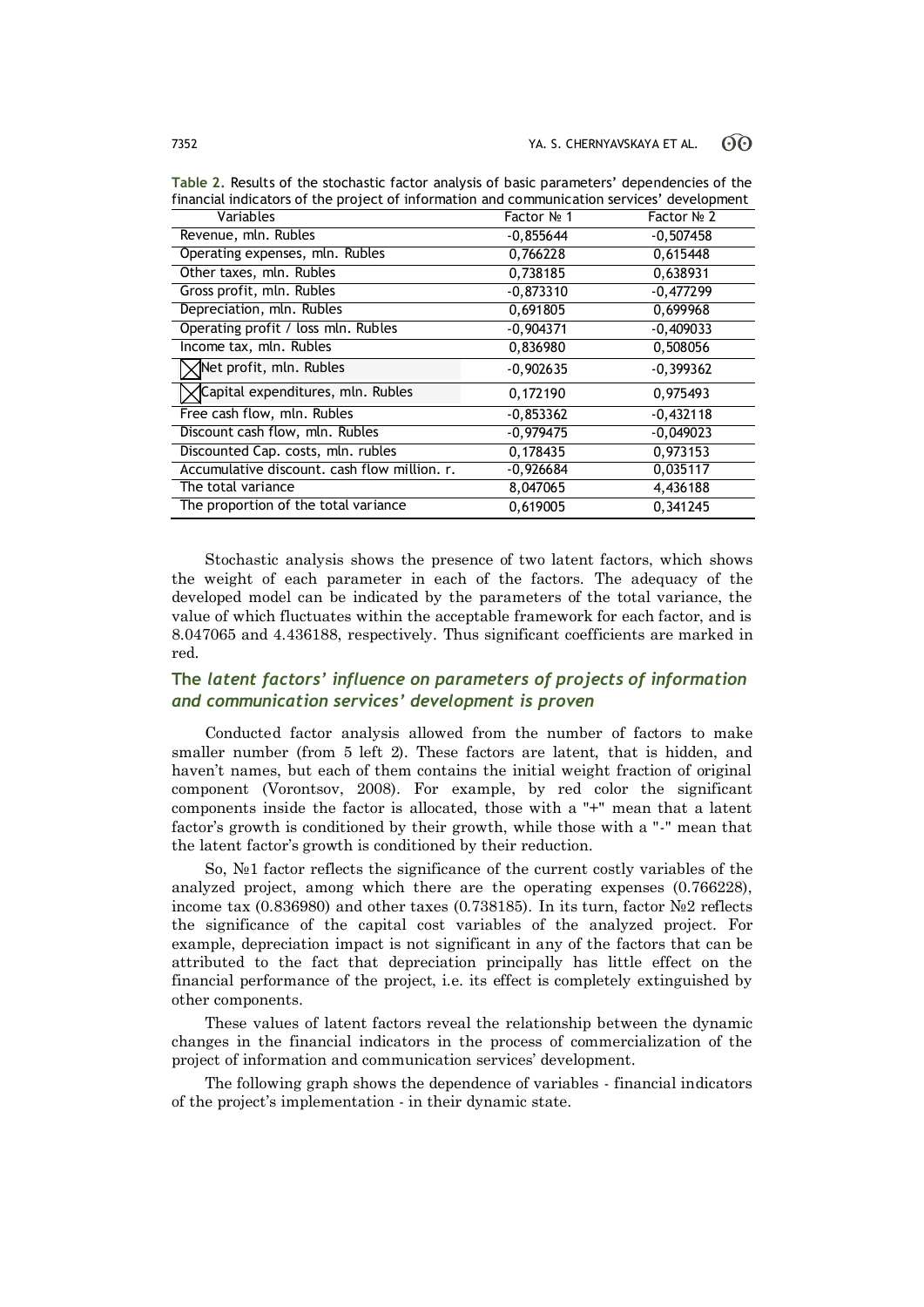

**Figure 2.** The values' dependence of the indicator "Net profit/loss" on indicators "Revenue" and "Operating expenses"

It should be noted that for each of the dependencies shown in the illustrations, dependencies are obtained by the method of the least squares, and the resulting equations are shown above the corresponding figure, there are indicated the variables "x" and "y". Variables' values are large enough and are estimated in the billions, so the standard mathematical model with a floatingpoint is used(Vasil'ev & Salyutina, 2005).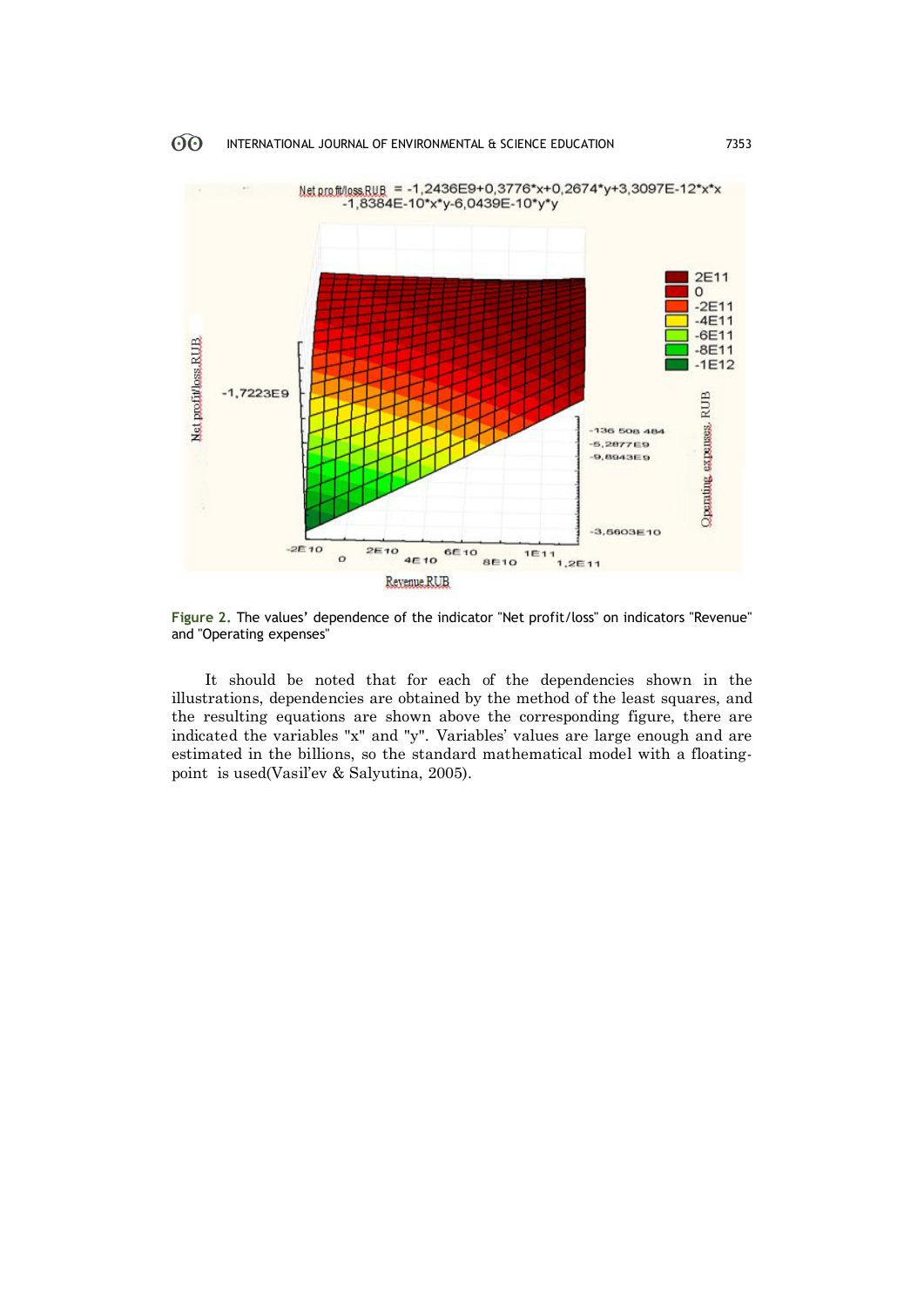

**Figure 3.** The values' dependencies of the indicator "Net profit/loss" on indicators of "Other taxes" and "Gross profit"

So, the seemingly obvious relationship between the net profit, the revenue and the operating expenses, in the graphical image is not as clear as it is shown in Fig.2 For example, the maximum income or net profit from commercialization of the project, expressed as "2Е11", can be obtained only under the condition that the revenue reaches the value "1,2Е11", and the parameters of the operating expenses will not exceed "-136508484".

In other words, the dependence of the parameters of the net profit may be expressed as:

> -1243600000+0,3776\*х+0,2674\*у +3,3097\*10-12\*х\*х-1,838\*10-10\*х\*у  $-6.04*10-10*$ v\*y

reflecting all parameters according to its value from two main variables.

As in the previous case, the seemingly obvious relationship between the net profit, the gross profit and other taxes, at the graphical image is not so obvious, as it is shown in Fig. 3. For example, the maximum amount of the net profit from commercialization of the project, expressed as "-1,7223Е9", can be obtained only under the condition that the gross profit reaches the value "7,2725Е10".

So, it is clear that the higher the level of depreciation and operating profit, the higher the value of the net profits of the commercialization of the project. However, with parameters affecting the variable "other taxes" on the value of the net profit the situation is not so clear. One cannot argue that the maximum or minimum value of other taxes, will lead to adequate growth or decline of net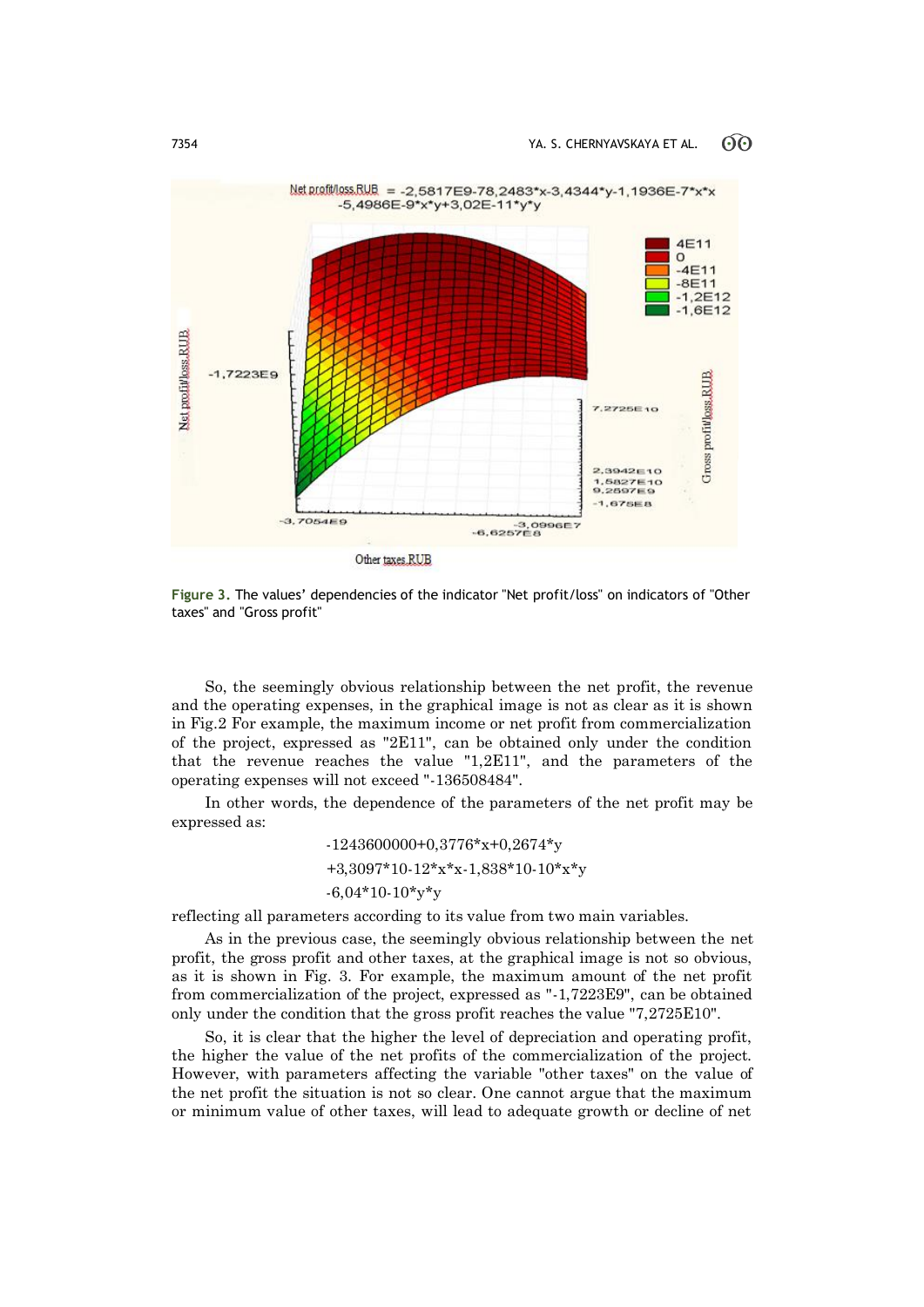#### 60 INTERNATIONAL JOURNAL OF ENVIRONMENTAL & SCIENCE EDUCATION 7355

income from the commercialization of the project. According to the calculations conducted, this value should be between "-3705400000" and "-30996000" approximately equal to "-66257000". The maximum value of the net profit, expressed as "8Е10" can be achieved if the magnitude of the depreciation will reach also the maximum value of "-4,1553Е9" and the value of the operating profit will be at level "5,0344Е10".

The same situations take place and with other seemingly obvious connections. It is not obvious that the maximum value of parameters of the net profit presented as "2,5Е11" can be achieved at the minimum values of the capital cost's parameters, represented as "-1,9686Е10". However, the dynamics of this interdependence is far from clear.

In other words, their dependence is not linear that allows us to speak about a certain trajectory of this relationship, which should be considered in commercialization of innovative projects in the field of information and communication services and the information economy as a whole (Vasil'ev, 2006).

## **Discussion**

To the problems of formation of methodology and tools for monitoring of the processes of Informatization and development of information economy in the whole the works of V.V. Vasil'ev & T.A. Kuzovkova (2005), V.V. Vasil'ev & T.Y. Salyutina (2005) are devoted.

To the study of the category "product" in the field of information and communication services, to the development of organizational and methodical support directly of the process of "packaging" of information and communication services as the basis and prerequisite for the development of innovative projects the works of N.V. Rebrikova (2012) are dedicated.

Peculiarities of the application of structural-typological features and their classification in different sectors of the economy are investigated in the works of I.D. Mandel (2008), E.M. Kudryavtseva (2004).

Economic efficiency of functioning of the information systems considered in the works of K.G. Skripkin (2002).

To the development of methodical approaches to the study of the effectiveness of information system's projects and to their implementation works of Y.A. Vorontsov (2008), V.D. Kalachanov (2006), S.V. Razumnikov (2013) are dedicated.

However, many questions concerning the assessment of economic efficiency directly in the processes of commercialization of innovations in the market of information and communication services remains poorly understood, as evidenced by the still low pace of introduction of innovative technologies.

#### **Conclusion**

The presented methodic of evaluation of the main parameters' dependencies of the financial indicators of the project of ICT services' development reflects a fairly complex system and trajectory of dependence. All this greatly extends the use of methodical approaches to the evaluating of the effectiveness of commercialization of innovations in the market of informationalcommunication services in the implementation of managerial decisions and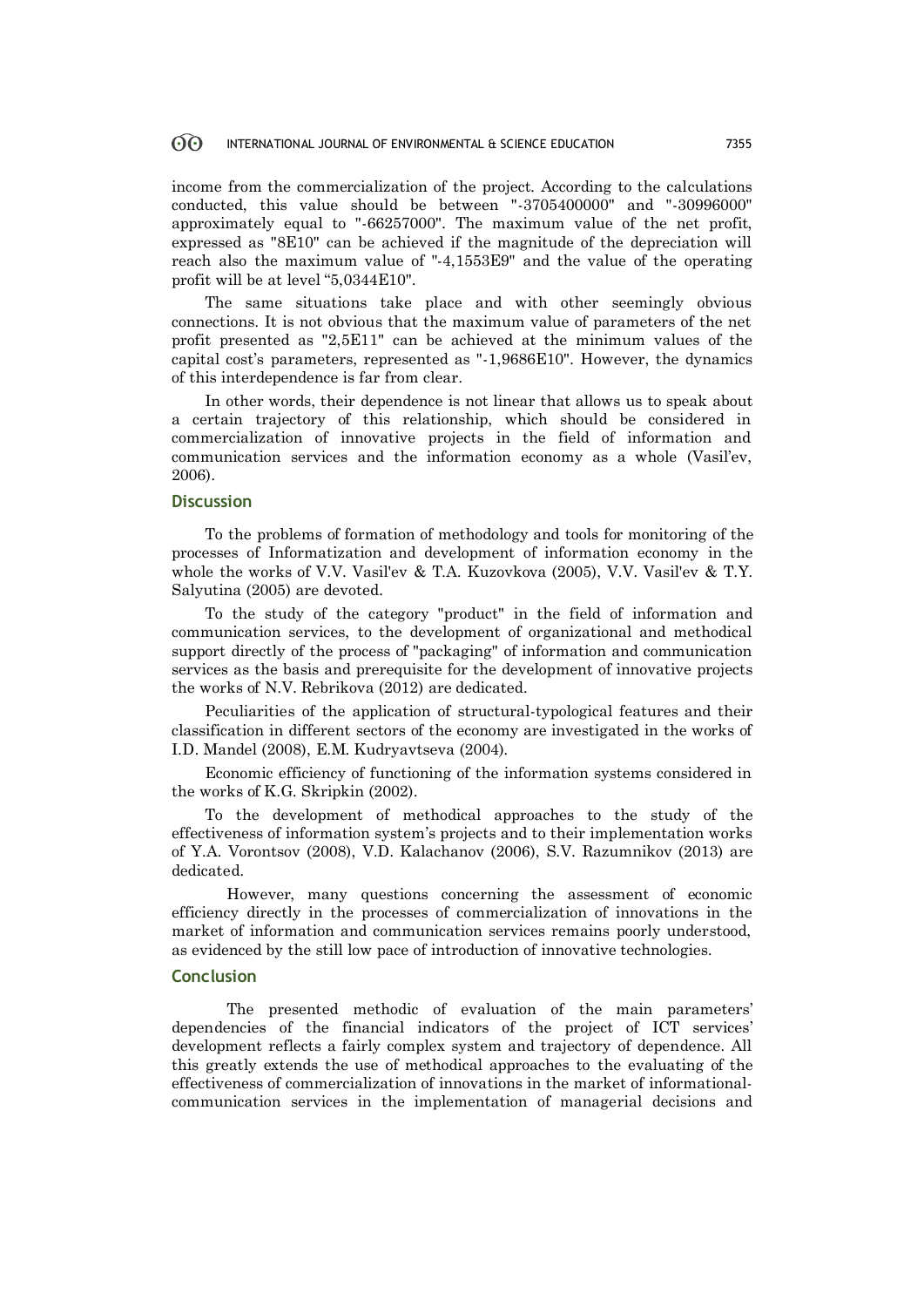investment policy for the provision of information and communication services. This will allow revealing the real dependence between the parameters of projects and predicting their success.

#### **Recommendations**

The obtained results allow expanding of the methodological basis of the service economy, the tools for evaluating of the effectiveness of commercialization of innovations in the market of informational-communication services. In addition, the obtained results can be useful to public administrations in the field of information in making managerial decisions in sphere of investment policy and to specialist of huge operators of communication to assess the projects' effectiveness of innovations' commercialization in the market of information and communication services.

#### **Disclosure statement**

No potential conflict of interest was reported by the authors.

#### **Notes on contributors**

**Yana S. Chernyavskaya**, PhD, Associate Professor, Dean of Higher School of Economics, Kazan National Research Technological University, Kazan, Russia.

**Sergey V. Kiselev**, Doctor of Economics, Professor, Director of Higher School of Economics, Kazan National Research Technological University, Kazan, Russia.

**Ilya M. Rassolov**, Doctor of Law, Professor, Head of the Department of State and Legal Disciplines of Plekhanov Russian University of Economics, Moscow*,* Russia.

**Viktor V. Kurushin**, PhD, Associate Professor of the Department "Agricultural Technology, Machinery and Safety" of Ulyanovsk State Agricultural Academy named after P. A. Stolypin, Ulyanovsk, Russia.

**Lyudmila I. Chernikova**, Doctor of Economics, Professor of the Department of Corporate Finance and Corporate Governance, Financial University under the Government of the Russian Federation*,* Moscow, Russia.

**Guzel R. Faizova**, PhD, Associate Professor of the Department of Economics of Enterprises and Organizations of Kazan (Volga region) Federal University, Kazan, Russia.

#### **References**

Kalachanov, V. D. (2006). *Economic efficiency of introduction of information technologies.* Moscow: the Moscow Aviation Institute, 363 p.

Kudryavtsev, E. M. (2004). *Fundamentals of simulation of various systems.* Moscow: DMK Press, 427 p.

Mandel, I. D. (2008). *The cluster analysis*. Moscow: Finance and statistics, 273 p.

- Razumnikov, S. V. (2013). The analysis of existing methods for evaluating of the effectiveness of information technologies for cloudy IT services. *Modern problems of science and education, 3,* 76-80.
- Rebrikova, N. V. (2012). *Organizational-methodical maintenance of process of separation of a batch product of telecommunication services.* Moscow: Russian State Trade-Economic University, 295 p.
- Skripkin, K. G. (2002). *Economic efficiency of information systems*. Moscow: DMK Press, 374 p.
- Vasil'ev, V. V. (2006). *Methodologies and tools for monitoring of information and development of the information economy.* Moscow: IRIAS, 363 p.